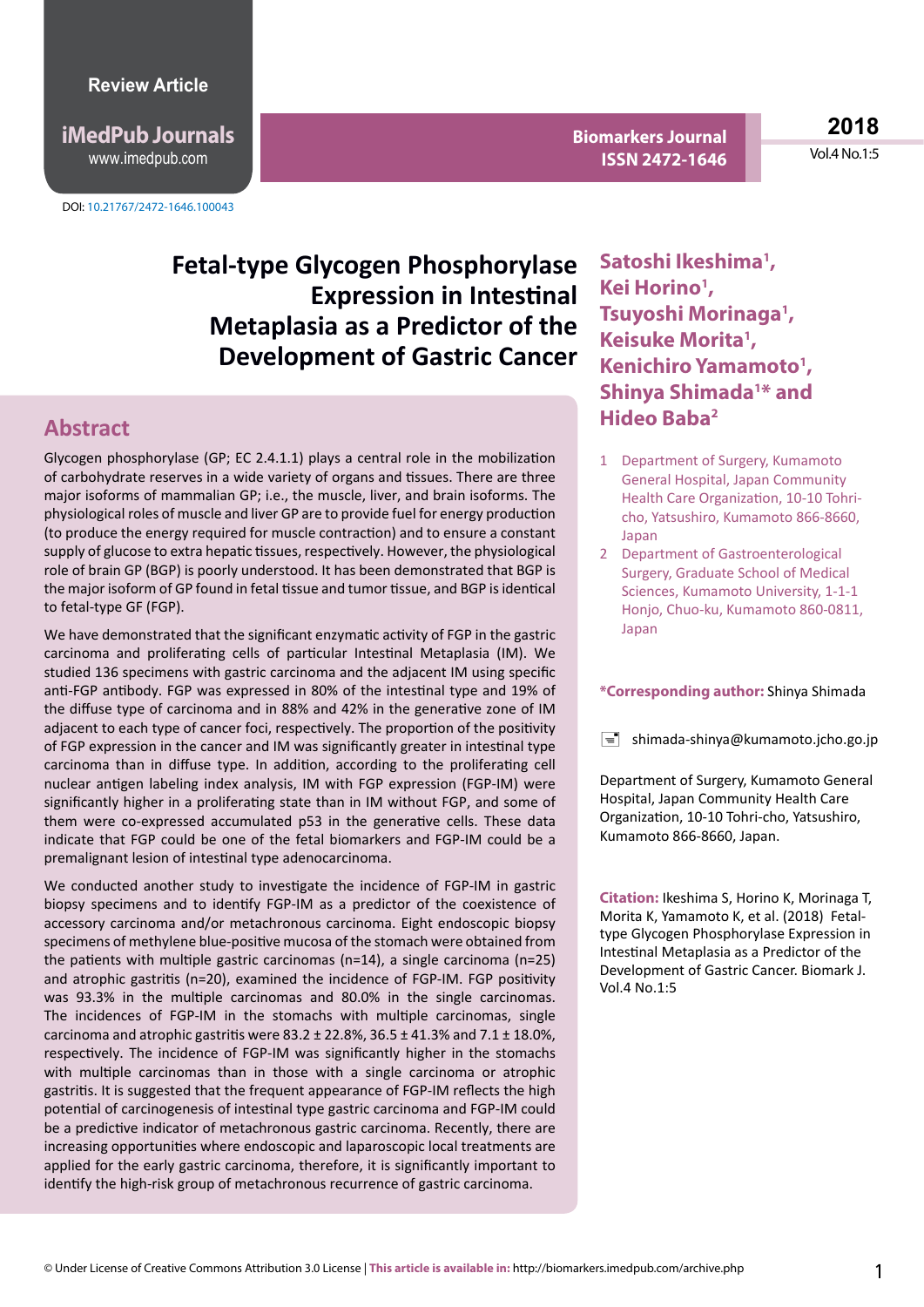**2018** Vol.4 No.1:5

FGP could serve as a potential predictor of the risk of the development of multiple and/or metachronous carcinomas. It might be possible to follow-up new lesions using this method, and follow-up studies would provide better information on whether FGP-IM positivity is a good predictor of metachronous recurrence after local treatment for gastric cancer.

**Keywords:** Fetal-type glycogen phosphorylase; Gastric cancer; Intestinal metaplasia

**Received:** February 15, 2018; **Accepted:** March 01, 2018; **Published:** March 05, 2018

### **Introduction**

Glycogen phosphorylase (GP; EC 2.4.1.1) plays a central role in the mobilization of carbohydrate reserves in a wide variety of organs and tissues [1,2]. There are three major isoforms of mammalian GP; i.e., the muscle, liver, and brain isoforms, and it is possible to distinguish between them based on their functional and structural properties, as well as based on the tissues in which they are predominantly expressed [2-4]. Complementary DNA encoding the three human GP isoforms have been cloned and sequenced, and the tissue and organism-specific expression patterns and chromosomal localization of GP genes have been clarified [2,5]. Chromosome mapping analyses have revealed that the genes encoding muscle, liver, and brain GP (BGP) are located on chromosomes 11, 14, and 20, respectively, suggesting that distinct cis-acting elements govern the differential expression patterns of the three GP isoforms in various tissues. The physiological roles of muscle and liver GP are to provide fuel for energy production (to produce the energy required for muscle contraction) and to ensure a constant supply of glucose to extrahepatic tissues, respectively. However, the physiological role of BGP is poorly understood, although BGP is generally considered to be involved in the provision of emergency glucose supplies during stressful and/or ischemic periods [2,4,6,7]. In addition, it has been demonstrated that BGP is the major isoform of GP found in fetal tissue and tumor tissue, and BGP is identical to fetal-type GP (FGP) [6,7].

Histochemical staining has detected GP in differentiated hepatic and muscular tissues and in some proliferating tissues, including fetal tissue and carcinoma [8,9]. In the human stomach, phosphorylase is present in the undifferentiated gastric epithelium at the midpoint of fetal life, but is not detected in the gastric epithelium after birth. In a previous study, we histochemically detected intense GP activity in gastric cancer cells, especially well-differentiated adenocarcinoma cells, and in the proliferative zones of some intestinal metaplasia (IM) lesions, despite phosphorylase staining producing a negative result in the normal gastric epithelium, even in the proliferative zones. Positive reactions to GP staining were observed in all of the well-differentiated adenocarcinomas, whereas only a few poorly differentiated adenocarcinomas reacted positively. Positive reactions were noted in the proliferative zone in 69.5% and 25.7% of metaplastic glands in stomachs with well-differentiated and poorly differentiated adenocarcinoma, respectively, whereas they were rarely observed in glands from patients with peptic ulcers. Moreover, there was an apparent concordance between the locations of well-differentiated adenocarcinomas and the distribution of IM lesions with GP-positive proliferative zones [10].

We developed an immunehistochemical method, involving specific antibodies raised against highly purified GP isoforms from rat brain, muscle, and liver tissue, for detecting each GP isoform in human tissues [3], and immunohistochemical staining of the three GP isoforms was performed to identify the types of GP present in well-differentiated adenocarcinoma and in the proliferative zones of IM lesions in the human stomach [11]. Only the FGP isoform was observed in carcinoma cells and the proliferative zones of some IM lesions. The detection of FGP in both well-differentiated adenocarcinoma and the proliferative zones of IM lesions suggests that these two pathological entities share the same isoform and are histogenetically related. Moreover, FGP-positive IM (FGP-IM) could be regarded as a precursor of well-differentiated adenocarcinoma [11].

## **Subtyping of IM in the Human Stomach based on FGP Expression**

It has been found that IM in the stomach increases the risk of gastric cancer [12-16]. Little genetic rearrangement is seen in IM or carcinoma; however, this makes it difficult to establish a direct carcinogenic link between them. IM has been classified into subtypes with the aim of clarifying the pathogenesis of gastric carcinoma [17-20]. In previous studies, different authors used different definitions for each subtype, which were based on their morphological, enzymatic, and mucin-secretion characteristics [17-20]. In such classifications, the subtyping is complicated and subjective, resulting in the existence of many variants. However, some studies have suggested that IM is a good marker of a high risk of gastric cancer, but the sub classification of IM is not important [14,21]. We studied 136 specimens of gastric carcinoma and the adjacent IM, which were surgically resected from gastric cancer patients (intestinal type, 72 patients; diffuse type, 64 patients), using a specific anti-FGP antibody and investigated 1) FGP expression in the gastric tumors and the adjacent IM lesions, 2) the relationship between the conventional subtypes (i.e., the complete and incomplete subtypes) and FGP expression in IM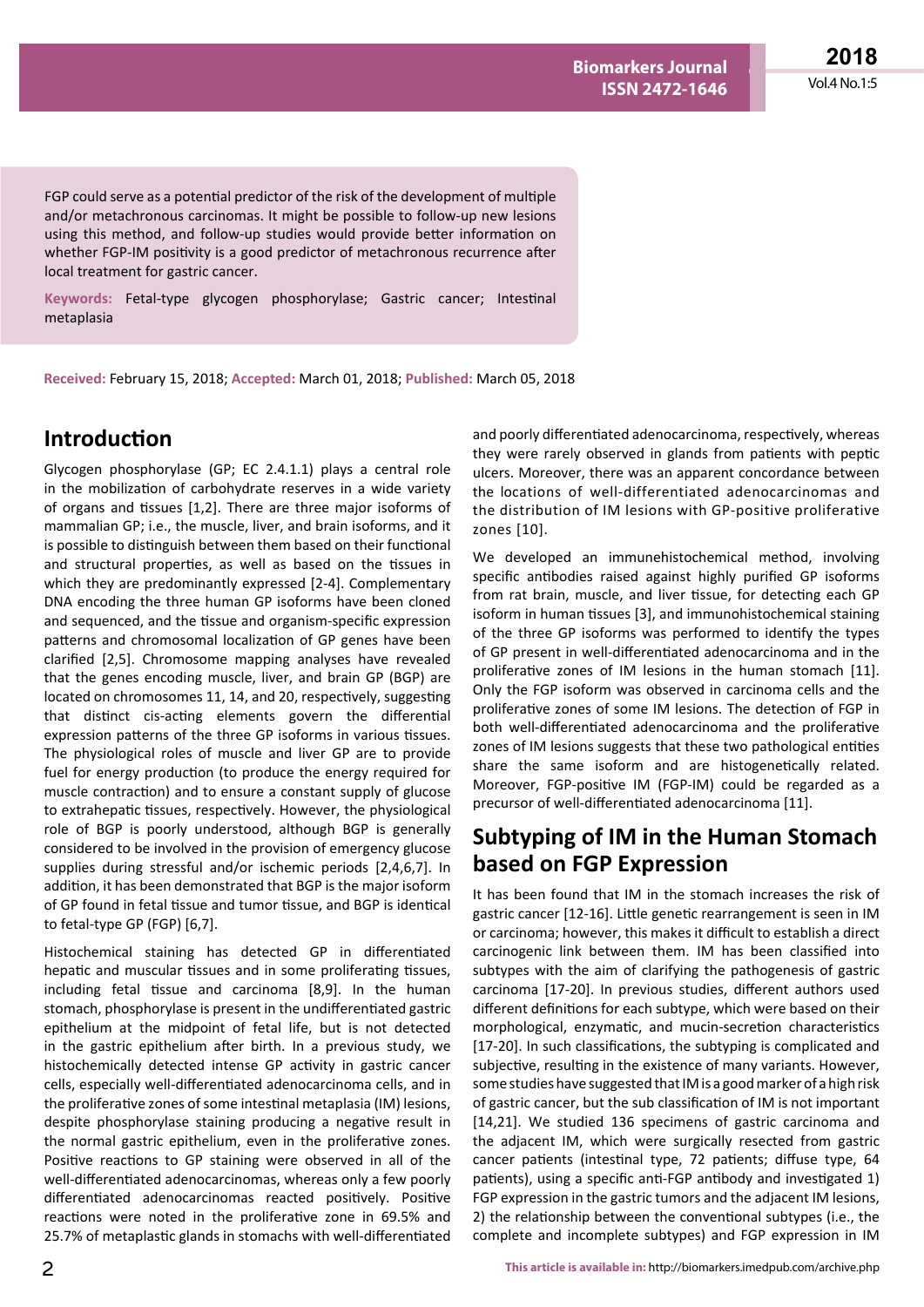lesions, 3) the proliferation state of and oncogenic changes seen in the generative cells of FGP-IM lesions, and 4) whether it was possible to develop an IM classification based on FGP expression in generative cells [22].

As shown in **Table 1**, 80.6% (58/72) of the intestinal-type carcinomas expressed FGP, while 18.8% (12/64) of the diffuse type were positive for FGP. The frequency of immunohistochemical positivity for FGP was significantly higher in intestinal-type carcinoma than in diffuse-type carcinoma (P<0.001). IM lesions were found adjacent to the carcinomas in 88.9% (64/72) and 37.5% (24/64) of the intestinal- and diffuse-type carcinoma cases, respectively. In the intestinal type, 87.5% (56/64) of the adjacent IM lesions exhibited FGP positivity. On the other hand, 41.7% (10/24) of the adjacent IM lesions displayed FGP positivity in the diffuse type. The frequency of FGP-IM lesions was significantly higher in the intestinal-type carcinoma cases than in the diffusetype cases (P<0.001).

The expression of FGP in the generative zones of IM lesions

**Table 1** Frequency of FGP and p53 positivity in gastric carcinoma and IM.

was compared between the complete and incomplete types of IM. We selected 64 cases in which the mucosa adjacent to an intestinal-type carcinoma exhibited IM. Morphological and mucin-based histochemical examinations revealed that the adjacent IM lesions were classified as complete and incomplete in 23 (36%) and 41 (64%) cases, respectively. In the intestinal type of cancer, the incidence of incomplete-type IM was significantly higher than that of complete-type IM. However, there was no significant relationship between the conventional subtype of IM and the expression of FGP. Strong FGP expression was seen in both complete and incomplete IM lesions adjacent to gastric carcinomas (complete: 19/23, 82.6%; incomplete: 37/41, 90.6%).

**Biomarkers Journal ISSN 2472-1646** 

Abnormal p53 accumulation was observed in 10 of 56 (17.9%) of the FGP-IM lesions adjacent to the intestinal carcinomas (**Table 1**). The p53 staining was restricted to the FGP-IM lesions and was mainly found in the generative zone (**Figure 1**). No p53 staining was detected in the FGP-negative IM lesions. In cancer foci, the overexpression of p53 was observed in 42 of 58 (72.4%), 8 of 14

|                         | Intestinal-type carcinoma (n=72) |                      | $IM(n=64)$           |                      |
|-------------------------|----------------------------------|----------------------|----------------------|----------------------|
|                         | No. (%) FGP-positive '           | No. (%) FGP-negative | No. (%) FGP-positive | No. (%) FGP-negative |
|                         | 58 (80.6)*                       | 14 (19.4)            | 56 (87.5)**          | 8(12.5)              |
| $p53$ positivity $(\%)$ | 42 (72.4)***                     | 8(57.1)              | 10(17.9)             | 0(0.0)               |
|                         | Diffuse-type carcinoma (n=64)    |                      | IM $(n=24)$          |                      |
|                         | No. (%) FGP-positive             | No. (%) FGP-negative | No. (%) FGP-positive | No. (%) FGP-negative |
|                         | $12(18.8)$ <sup>*</sup>          | 52(81.2)             | $10(41.7)$ **        | 14(58.3)             |
| p53 positivity (%)      | $2(16.7)$ ***                    | 10(19.2)             | 0(0.0)               | 0(0.0)               |

Note: FGP= Fetal-type Glycogen Phosphorylase; IM= Intestinal Metaplasia

\* The frequency of positivity for FGP was significantly higher in intestinal-type carcinoma than in diffuse-type carcinoma (P<0.001).

\*\* The frequency of FGP-IM lesions was significantly higher in the intestinal-type carcinoma cases than in the diffuse-type cases (P<0.001).

\*\*\* The frequency of p53 staining was significantly higher in intestinal-type carcinoma than in diffuse-type carcinoma (P<0.001).

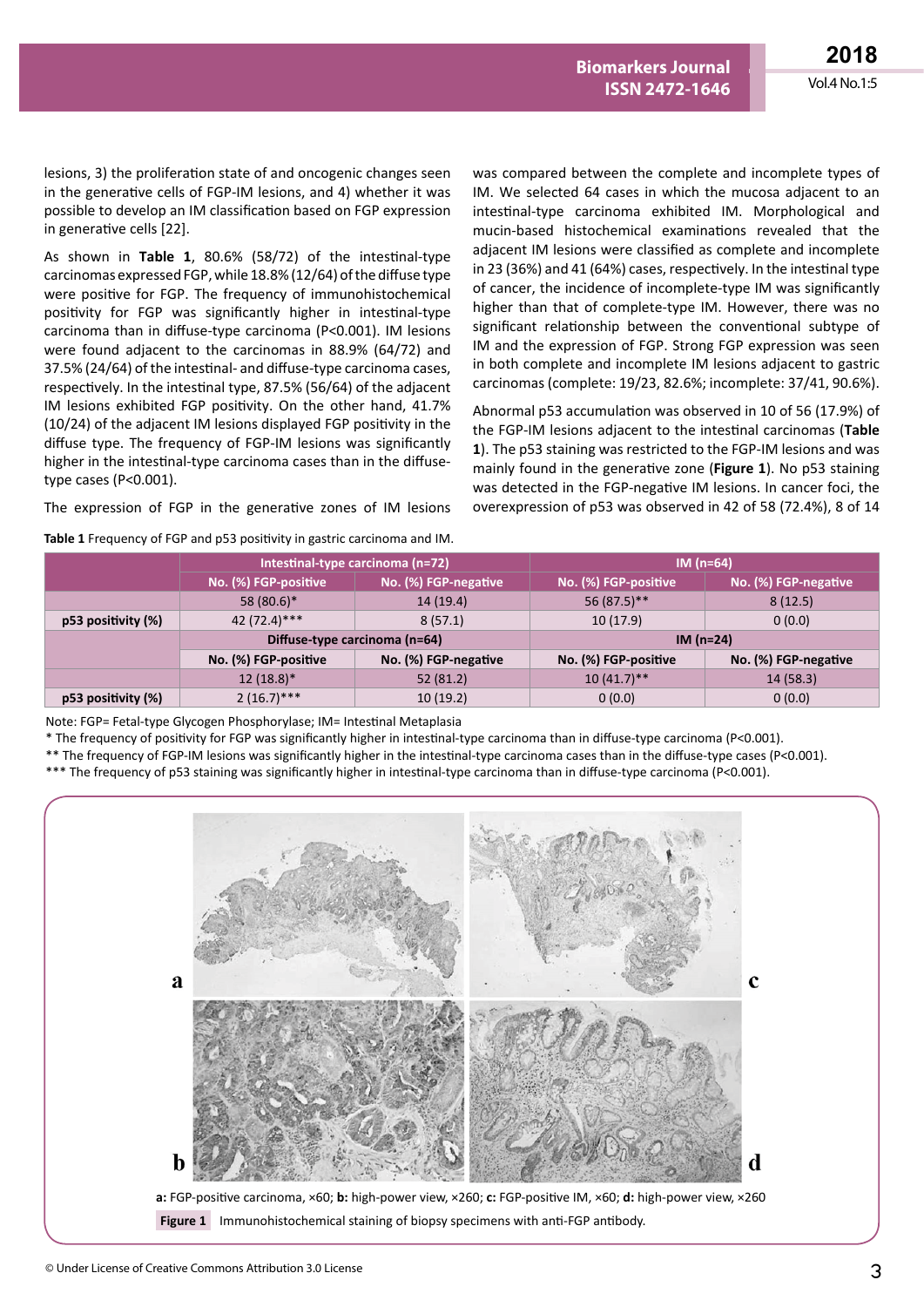(57.1%), 2 of 12 (16.7%), and 10 of 52 (19.2%) of the intestinaltype carcinomas with and without FGP and the diffuse-type carcinomas with and without FGP, respectively. The frequency of p53 staining was significantly higher in intestinal-type carcinoma than in diffuse-type carcinoma (P <0.001), and the FGP-positive intestinal-type carcinomas tended to be p53-positive more frequently than those without FGP. The immunohistochemical staining of allophycocyanin (APC) and c-K-ras consistently produced negative results in IM.

These results indicate that a close association exists between FGP-IM and intestinal-type gastric carcinoma. Interestingly, morphological and mucin characterization revealed that there was no significant correlation between the subtype of IM (i.e., complete or incomplete) and the expression of FGP in the generative cells of IM lesions adjacent to intestinal-type carcinomas.

Furthermore, some of the FGP-IM lesions accumulated p53 in their generative cells, although other oncogene products (APC and c-K-ras) that are commonly found in the adenomacarcinoma sequence in the colon were not detected in any of the IM generative cells [23]. The timing of genetic alterations in p53 has been investigated in the pathway from chronic gastritis to IM, dysplasia, and early stage carcinoma and was reported to be an early event in carcinogenesis in the stomach [24-26]. Abnormal accumulation of the p53 protein, however, has not been demonstrated in IM. We detected p53 accumulation in the generative cells of FGP-IM lesions despite its sporadic expression. These observations suggest that the generative cells of FGP-IM lesions might deviate from the normal differentiation pathway and be blocked from undergoing apoptotic cell death. Thus, this classification of IM based on the link between the FGP expression seen in the generative cell zones of IM lesions and gastric carcinoma might open new opportunities for research into the carcinogenesis of gastric carcinoma.

# **FGP Expression in the Stomach as a Predictor of Multiple Synchronous and/ or Metachronous Gastric Tumors**

With recent advances in endoscopic and laparoscopic techniques, the local treatment of gastric cancer offers a better quality of life to patients with early stage gastric cancer who are free from lymph node metastasis [27-31]. However, these treatments carry an increased risk of coexisting accessory or microscopic carcinomas being missed and/or of new tumors developing in the remnant stomach [32-35]. The incidence of multiple primary gastric carcinomas has been reported to range from 5-10% in patients who undergo gastrectomy for gastric cancer [36-40]. The incidence of multiple primary gastric carcinomas increases with age and is higher in males and patients with intestinal-type tumors. Such tumors frequently occur in the lower third of the stomach and cases of mucosal cancer. However, these accessory lesions are missed preoperatively in approximately 30-40% of patients with multifocal early stage gastric cancer. Furthermore, considerable numbers of microscopic cancers could be overlooked. Therefore, we should always remember that other

lesions might be present when we are treating patients with gastric cancer with local treatment, such as endoscopic mucosal resection, endoscopic submucosal dissection, or laparoscopic partial resection.

**Biomarkers Journal ISSN 2472-1646** 

Local treatment for early stage gastric cancer is currently mainly indicated for intestinal-type carcinoma. Indicators that could be used to predict the coexistence of multiple gastric tumors and/ or the metachronous growth of another gastric intestinal-type tumor would be very useful for identifying high-risk groups and would contribute to follow-up examinations after local treatment for gastric cancer.

Our previous studies have demonstrated the significant role played by the generative cells of FGP-IM in intestinal-type gastric carcinoma, in which FGP-IM acts a premalignant lesion.

We investigated the incidence of FGP-IM in gastric biopsy specimens and whether FGP-IM can be used as a predictor of coexisting accessory carcinoma and/or metachronous tumors before or after local treatment for early stage gastric cancer [41]. Fifty-nine patients with intestinal-type early stage gastric cancer or endoscopic atrophic gastritis were analyzed. Of these patients, 14 had multiple synchronous gastric carcinomas, 25 had single tumors, and 20 had endoscopic atrophic gastritis without any localized lesions. During endoscopic examinations, the lower two-thirds of the stomach were dyed with methylene blue, and 8 endoscopic biopsy samples were obtained from the stained mucosae in the anterior stomach, posterior stomach, the greater and lesser curvature of the antrum, and the lower body of the stomach. A comparison of the patients' clinicopathological features showed that the patients with multiple early stage gastric carcinomas were significantly older than those with single early stage gastric carcinomas. However, none of the other parameters differed significantly among the three groups.

The reactivity of endoscopic gastric carcinoma biopsy specimens to anti-FGP antibody is shown in **Figure 2**. Strong positive reactions were observed in the cytoplasm of the cancer cells. In 93.3% (28/30) of the multiple carcinomas and 80.0% (20/25) of the single carcinomas, the biopsy specimens exhibited positive staining for FGP. The frequency of FGP positivity in intestinaltype carcinoma corresponded well with the findings of our previous reports [11,42]. The IM glands displayed slight structural deformity, but no cellular atypia was observed. The generative cell zones of the IM lesions exhibited positive reactivity. Strong reactivity, similar to that seen in the cancer cells, was noted in the cytoplasm of the IM generative cells.

The incidence of FGP-IM is shown in **Figure 2**. The distribution of the FGP-IM lesions in the stomach was extremely characteristic in each group. The distribution was almost symmetrical in both the multiple carcinoma and atrophic gastritis groups. Although almost none of the biopsy specimens from the stomachs with atrophic gastritis contained FGP-IM lesions, all of the biopsy specimens from the stomachs with multiple carcinomas included FGP-IM lesions. Furthermore, all of the carcinomas in the multiple carcinoma group exhibited high frequencies of FGP-IM lesions, except for two in which the cancer foci were negative for FGP. On the other hand, a bimodal distribution pattern was observed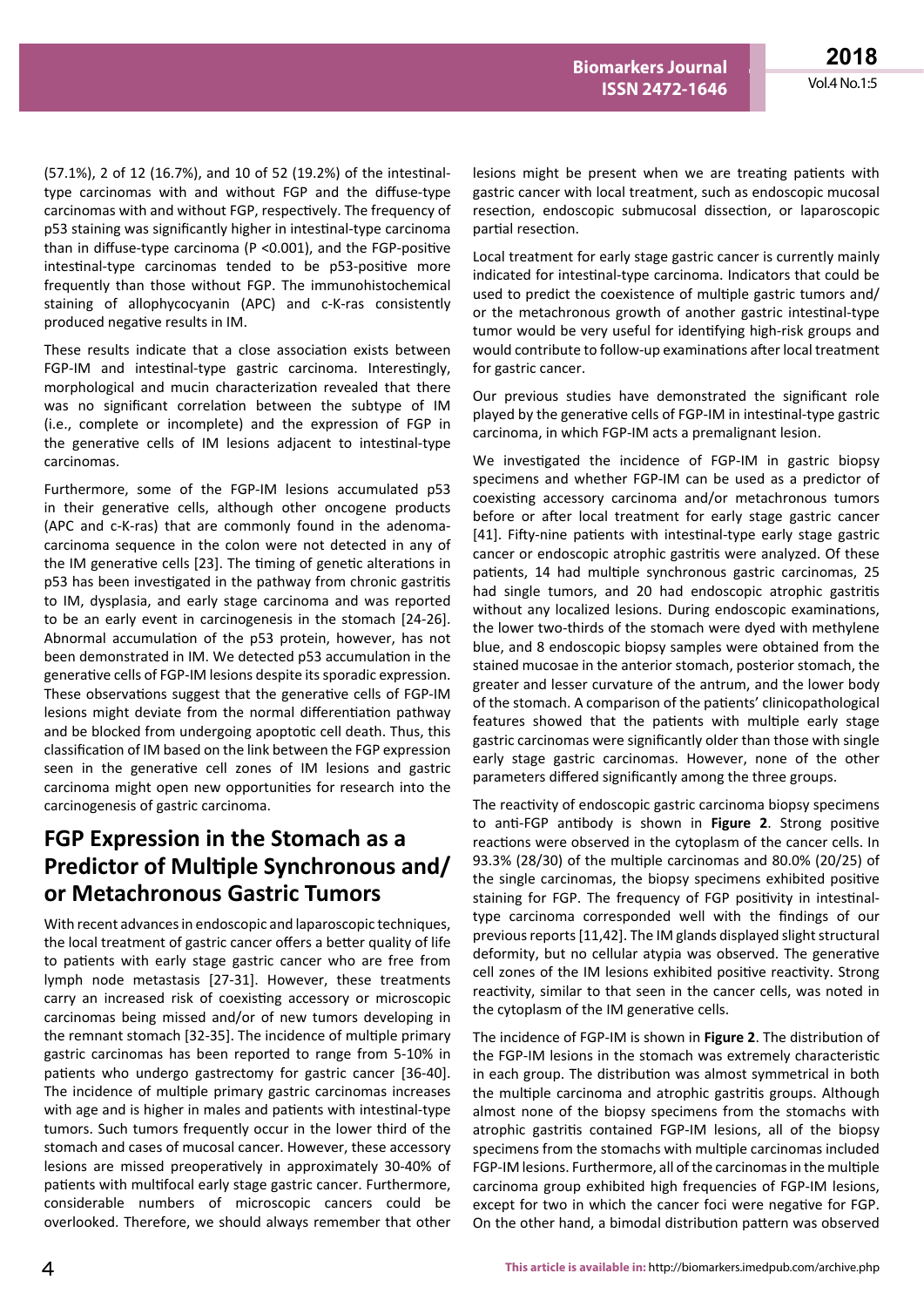

in the single-carcinoma group; i.e., about a quarter of the group displayed a high frequency of FGP-IM lesions, but about half of the group did not have any FGP-IM lesions at all. The incidence of FGP-IM in the stomachs with multiple carcinomas, single carcinomas, and atrophic gastritis was 83.2%  $\pm$  22.8%, 36.5%  $\pm$ 41.3%, and 7.1% ± 18.0%, respectively. The incidence of FGP-IM was significantly higher in the stomachs with multiple carcinomas than in those with single carcinomas or atrophic gastritis, and it was significantly higher in the stomachs with single carcinomas than in those with atrophic gastritis.

One of the major problems with the local treatment of gastric cancer is that metachronous carcinomas can arise in other parts of the stomach. A recent molecular biological study has suggested that high microsatellite instability in gastric tumors is associated with synchronous and/or metachronous gastric cancer, whereas there was no difference in proliferative ability, the carcinogenic pathway (p53 or K-ras), or the expression of various mismatch repair genes between synchronous/metachronous and single gastric tumors, although the mechanism underlying this relationship remains unclear [43]. However, the application of molecular genetics to the screening and surveillance of patients with gastric cancer is still in its infancy. Arima et al. reported that metachronous recurrence was found in 6 of 76 endoscopically treated patients, and it was encountered significantly more frequently in patients in which multiple synchronous lesions were detected during the initial treatment. In addition, Arima et al. stressed the importance of performing frequent periodic endoscopic examinations during the follow-up period after endoscopic treatment for detecting gastric mucosal recurrence [34]. The early detection of metachronous cancer has beneficial effects on the outcomes of any subsequent treatment, for which minimally invasive therapy, including endoscopic treatment, can be used. The necessity of frequent endoscopic follow-up, however, affects the quality of life of patients and increases

medical costs. Therefore, the ability to reliably identify patients who are at high risk of metachronous recurrence is very important for determining the endoscopic follow-up schedule after the initial endoscopic treatment. As metachronous recurrence was detected significantly more frequently in patients with multiple synchronous lesions [28,29,34], predictors of metachronous recurrence might correspond with indicators of multiple synchronous gastric carcinomas.

**Biomarkers Journal ISSN 2472-1646** 

Wittekind et al. analyzed the cases of 61 patients with synchronous gastric carcinomas and suggested that multiple primary tumors often arose from precancerous lesions, leading to them displaying similar genetic alterations [40]. It is generally accepted that IM in the stomach increases the risk of gastric cancer [12-15]. However, it has been suggested that only 0.1- 0.2% of IM lesions are involved in the carcinogenesis of intestinaltype gastric cancer worldwide [44]. Therefore, IM lesions that are significantly correlated with the carcinogenesis of intestinal-type cancer should be selected for use as markers of such cancer. Our previous studies revealed that the frequency of FGP positivity in both cancer and the adjacent IM was significantly higher in intestinal-type carcinoma than in the diffuse type. Also, we found that FGP-IM exhibited a much stronger correlation with gastric carcinoma than the conventional type of IM, and FGP-IM samples were demonstrated to be in a proliferative state significantly more often than FGP-negative IM samples. Furthermore, p53 mutations were only detected in FGP-IM, suggesting that FGP-IM is a precancerous condition that can lead to intestinal-type carcinoma [10,11,22,42,45]. Thus, our findings indicate that FGP-IM is an excellent marker of the early stages of gastric carcinogenesis.

We also clearly demonstrated that the incidence of FGP-IM was significantly higher in stomachs with multiple gastric carcinomas than in those with single carcinomas or atrophic gastritis. The finding that some stomachs with single carcinomas had a high incidence of FGP-IM might be suggestive of the coexistence of microscopic intestinal-type carcinomas or the possibility of metachronous recurrence in the future. Subjecting endoscopic biopsy specimens to immunohistochemical assays of FGP expression in IM lesions is an easy and reliable way of assessing the FGP-IM status of the stomach, and thus, could be used to predict the risk of metachronous gastric carcinoma in patients with synchronous gastric carcinoma. These results suggest that analyzing FGP expression in IM lesions in biopsy specimens would contribute to the pre- and postoperative assessment of multiple and metachronous gastric tumors.

Our study demonstrated that FGP-IM was even detected in stomachs with endoscopic atrophic gastritis that were free from malignant lesions, suggesting that FGP-IM is not a pathological entity that is associated with changes in the carcinogenic microenvironment in the gastric mucosa. Therefore, FGP could serve as a potential predictor of the risk of the development of multiple and/or metachronous carcinomas. It might be possible to follow-up new lesions using this method, and follow-up studies would provide better information on whether FGP-IM positivity is a good predictor of metachronous recurrence after local treatment for gastric cancer.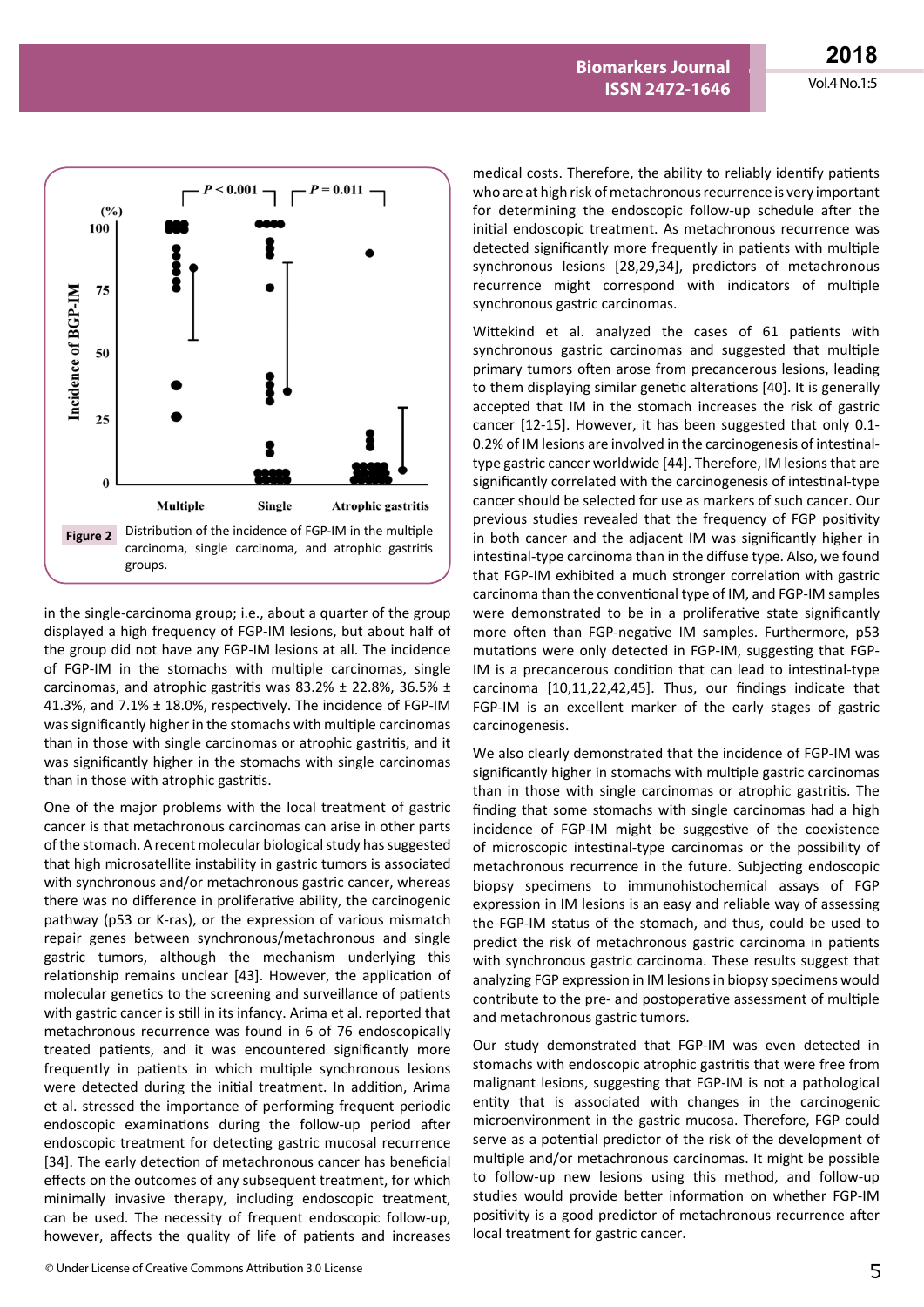# **References**

- 1 Cori CF, Cori GT (1936) Mechanism and formation of hexosemonophosphate in muscle and isolation of a new phosphate ester. Proceedings of the Society for Experimental Biology and Medicine 34: 702-712.
- 2 Newgard CB, Hwang PK, Fletterick RJ (1989) The family of glycogen phosphorylases: structure and function. Critical reviews in biochemistry and molecular biology 24: 69-99.
- 3 Shimada S, Maeno M, Akagi M, Hatayama I, Sato T, et al. (1986) Immunohistochemical detection of glycogen phosphorylase isoenzymes in rat and human tissues. Histochem J 18: 334-338.
- 4 Newgard CB, Littman DR, Genderen CV, Smith M, Fletterick RJ (1988) Human brain glycogen phosphorylase. Cloning, sequence analysis, chromosomal mapping, tissue expression, and comparison with the human liver and muscle isozymes. J Biol Chem 263: 3850-3857.
- 5 Nakano K, Hwang PK, Fletterick RJ (1986) Complete cDNA sequence for rabbit muscle glycogen phosphorylase. FEBS letters 204: 283-287.
- 6 Sato K, Morris HP, Weinhouse S (1972) Phosphorylase: a new isozyme in rat hepatic tumors and fetal liver. Science 178: 879-881.
- 7 Gelinas RP, Froman BE, McElroy F, Tait RC, Gorin FA (1989) Human brain glycogen phosphorylase: characterization of fetal cDNA and genomic sequences. Molecular Brain Research 6: 177-185.
- 8 Takeuchi T, Kuriaki H (1955) Histochemical detection of phosphorylase in animal tissues. J Histochem Cytochem 3: 153-160.
- 9 Takeuchi T, Miyayama H, Iwamasa T (1978) Histochemical demonstration of total phosphorylase activity for diagnosis of carcinoma cells in human stomach and intestines. Stain Technology 53: 257-260.
- 10 Shimada S, Maeno M, Misumi A, Akagi M (1984) Histochemical study of phosphorylase in proliferating cells of intestinal metaplasia and carcinoma of the human stomach. Scand J Gastroenterol 19: 965-970.
- 11 Shimada S, Maeno M, Misumi A, Takano S, Akagi M (1987) Antigen reversion of glycogen phosphorylase isoenzyme in carcinoma and proliferative zone of intestinal metaplasia of the human stomach. An immunohistochemical study. Gastroenterol 93: 35-40.
- 12 Morson BC (1955) Intestinal metaplasia of the gastric mucosa. British journal of cancer 9: 365-376.
- 13 Ming SC, Goldman H, Freiman DG (1967) Intestinal metaplasia and histogenesis of carcinoma in human stomach. Light and electron microscopic study. Cancer 20: 1418-1429.
- 14 Stemmermann GN (1994) Intestinal metaplasia of the stomach. A status report. Cancer 74: 556-564.
- 15 Correa P, Shiao YH (1994) Phenotypic and genotypic events in gastric carcinogenesis. Cancer res 54: 1941-1943.
- 16 Hill MJ (1994) Mechanisms of gastric carcinogenesis. Eur J Cancer Prev 3: 25-29.
- 17 Tosi P, Filipe MI, Baak JP, Luzi P, Santopietro R, et al. (1990) Morphometric definition and grading of gastric intestinal metaplasia. J pathol 161: 201-208.
- 18 Filipe MI, Munoz N, Matko I, Kato I, Pompe-Kirn V, et al. (1994) Intestinal metaplasia types and the risk of gastric cancer: a cohort study in Slovenia. Int J Cancer 57: 324-329.
- 19 Iida F, Murata F, Nagata T (1978) Histochemical studies of mucosubstances in metaplastic epithelium of the stomach, with

special reference to the development of intestinal metaplasia. Histochemistry 56: 229-237.

**Biomarkers Journal ISSN 2472-1646** 

- 20 Matsukura N, Suzuki K, Kawachi T, Aoyagi M, Sugimura T, et al. (1980) Distribution of marker enzymes and mucin in intestinal metaplasia in human stomach and relation to complete and incomplete types of intestinal metaplasia to minute gastric carcinomas. J Natl Cancer Inst 65: 231-240.
- 21 Kato Y, Kitagawa T, Yanagisawa A, Kubo K, Utsude T, et al. (1992) Site-dependent development of complete and incomplete intestinal metaplasia types in the human stomach. Jpn J Cancer Res 83: 178-183.
- 22 Matsuzaki H, Shimada S, Uno K, Tsuruta J, Ogawa M (1998) Novel subtyping of intestinal metaplasia in the human stomach: brain-type glycogen phosphorylase expression in the proliferative zone and its relationship with carcinogenesis. Am J Clin Pathol 109: 181-189.
- 23 Fearon ER, Vogelstein B (1990) A genetic model for colorectal tumorigenesis. Cell 61: 759-767.
- 24 Ranzani GN, Luinetti O, Padovan LS, Calistri D, Renault B, et al. (1995) p53 gene mutations and protein nuclear accumulation are early events in intestinal type gastric cancer but late events in diffuse type. Cancer Epidemiol Biomarkers Prevent 4: 223-231.
- 25 Tahara E (1993) Molecular mechanism of stomach carcinogenesis. J Cancer Res Clin Oncol 119: 265-272.
- 26 Shiao YH, Rugge M, Correa P, Lehmann HP, Scheer WD (1994) p53 alteration in gastric precancerous lesions. J Cancer Res Clin Oncol 144: 511-517.
- 27 Tada M, Murakami A, Karita M, Yanai H, Okita K (1993) Endoscopic resection of early gastric cancer. Endoscopy 25: 445-450.
- 28 Takekoshi T, Baba Y, Ota H, Kato Y, Yanagisawa A, et al. (1994) Endoscopic resection of early gastric carcinoma: results of a retrospective analysis of 308 cases. Endoscopy 26: 352-358.
- 29 Kojima T, Parra-Blanco A, Takahashi H, Fujita R (1998) Outcome of endoscopic mucosal resection for early gastric cancer: review of the Japanese literature. Gastrointest Endosc 48: 550-554.
- 30 Ohgami M, Kumai K, Otani Y, Wakabayashi G, Kubota T, et al. (1994) Laparoscopic wedge resection of the stomach for early gastric cancer using a lesion-lifting method. Dig Surg 11: 64-67.
- 31 Roukos DH (1999) Current advances and changes in treatment strategy may improve survival and quality of life in patients with potentially curable gastric cancer. Ann Surg Oncol 6: 46-56.
- 32 Janssen CW Jr, Lie RT, Maartmann-Moe H, Matre R (1990) Who gets a second primary cancer after gastric cancer surgery? Eur J Surg Oncol 16: 195-199.
- 33 Seto Y, Nagawa H, Muto T (1996) Treatment of multiple early gastric cancer. Jpn J Clin Oncol 26: 134-138.
- 34 Arima N, Adachi K, Katsube T, Amano K, Ishihara S, et al. (1999) Predictive factors for metachronous recurrence of early gastric cancer after endoscopic treatment. J Clin Gastroenterol 29: 44-47.
- 35 El-Zimaity HM, Ota H (1999) Endoscopic resection for early gastric cancer: possibilities and limitations. J Clin Gastroenterol 29: 5-6.
- 36 Honmyo U, Misumi A, Murakami A, Haga Y, Akagi M (1989) Clinicopathological analysis of synchronous multiple gastric carcinoma. Eur J Surg Oncol 15: 316-321.
- 37 Kosaka T, Miwa K, Yonemura Y, Urade M, Ishida T, et al. (1990) A clinicopathologic study on multiple gastric cancers with special reference to distal gastrectomy. Cancer 65: 2602-2605.